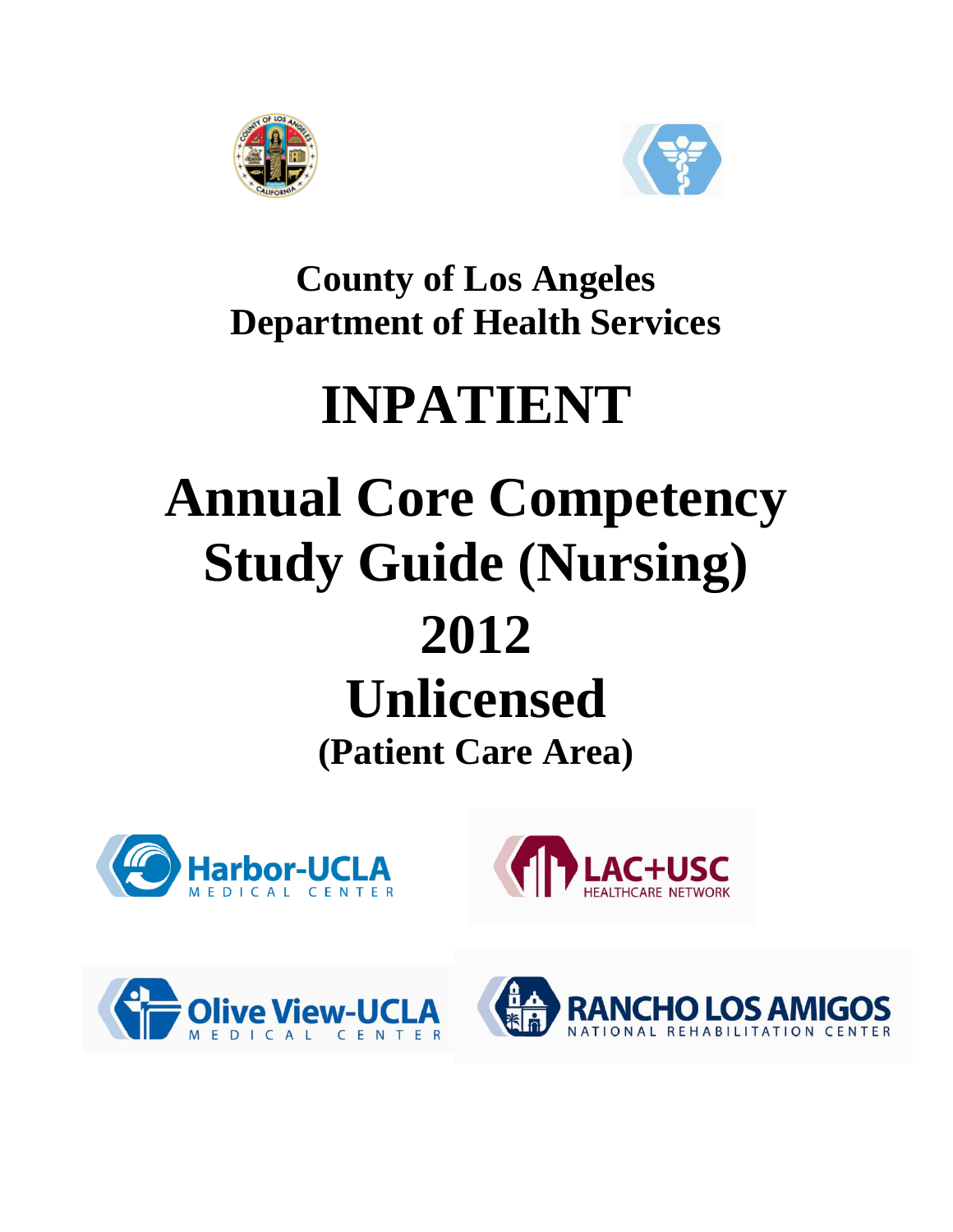# **2012 DHS INPATIENT ANNUAL CORE COMPETENCY STUDY GUIDE (NURSING): UNLICENSED – PATIENT CARE AREA PREFACE**

This packet is designed to provide the unlicensed workforce member working in a patient care area the information necessary to prepare for DHS annual core competency testing. Non-direct care unlicensed staff required to complete the competencies identified in this study guide are unlicensed workforce members who work in a patient care area. Unlicensed workforce members who do not work in a patient care area complete the competencies identified in the "Unlicensed Staff - Non-Patient Care Area" selfstudy guide.

The following table describes which workforce members must complete the testing requirements for nursing department unlicensed direct care and non-direct care providers.

|                                                                                                                                                                                                            | <b>Performance Stations</b> |                        |  |
|------------------------------------------------------------------------------------------------------------------------------------------------------------------------------------------------------------|-----------------------------|------------------------|--|
| <b>Workforce Member</b>                                                                                                                                                                                    | <b>Customer Service</b>     | <b>Fall Prevention</b> |  |
| <b>Direct Care Unlicensed</b><br><b>Staff including:</b><br>• Nursing Attendants<br>• Rehabilitation Associates<br>• Student Nurse Workers<br>• Technicians $*$<br>• Hospital Medical<br><b>Assistants</b> | X                           | X                      |  |
| <b>Non-Direct Care</b><br><b>Unlicensed Staff who</b><br>work in patient care areas<br>including:<br>• Clerks<br>• Secretaries<br>• Student Workers<br>• Unit Support Associates                           | X                           | X                      |  |

\*Surgical technicians complete the perioperative competencies.

If your position is not listed in the table or you are not sure in which category you belong, consult your immediate supervisor.

## **INSTRUCTIONS**

- 1. Review the content in this packet as applicable to your requirements as indicated above.
- 2. Review the learning activities as described on the applicable clinical competency descriptions.
- 3. Clinical Nurse Specialists, Clinical Nurse Educators, Nursing Instructors, and Nurse Managers are available to answer any questions you may have regarding the content.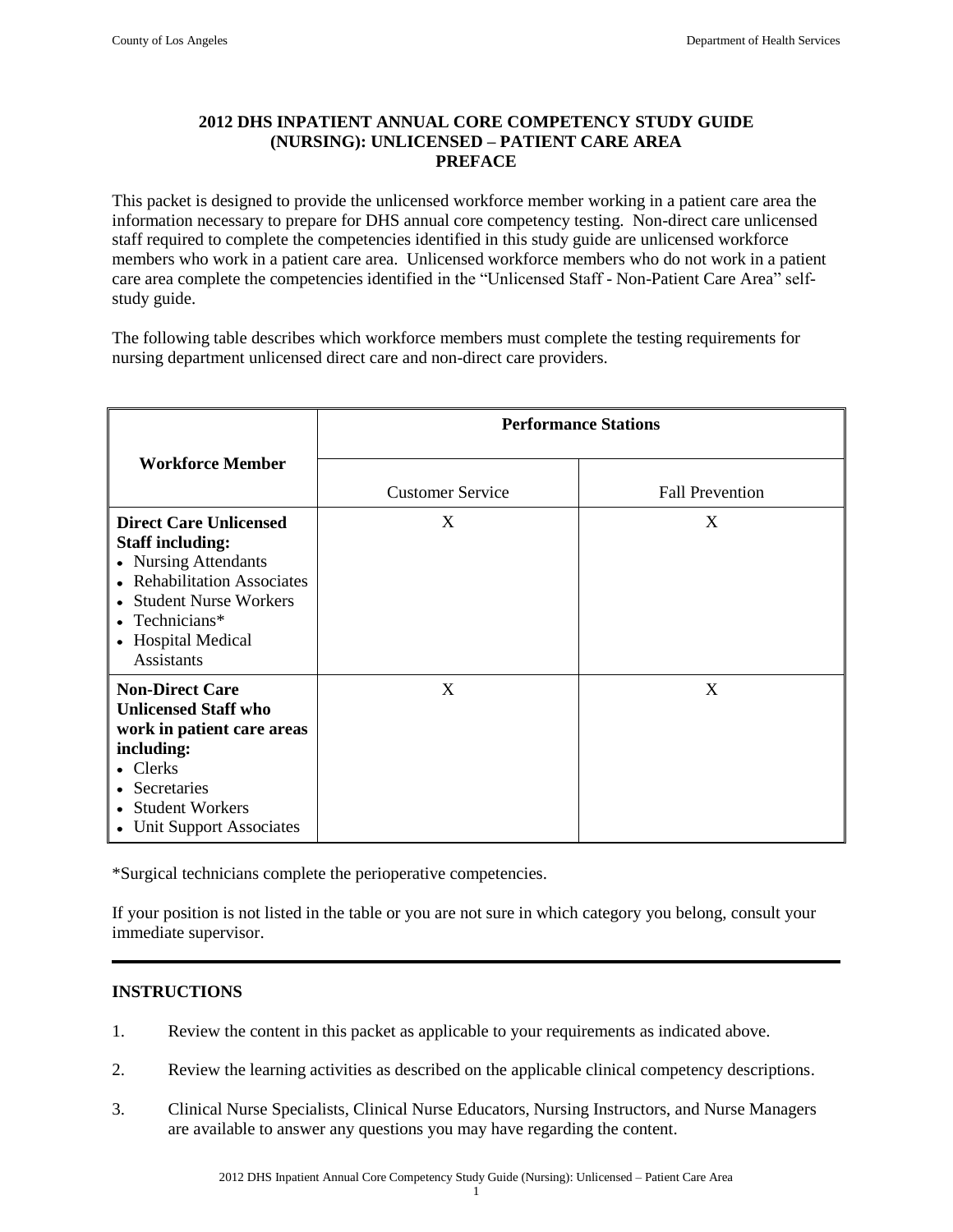# **2012 DHS INPATIENT ANNUAL CORE COMPETENCY STUDY GUIDE (NURSING): UNLICENSED – PATIENT CARE AREA TABLE OF CONTENTS**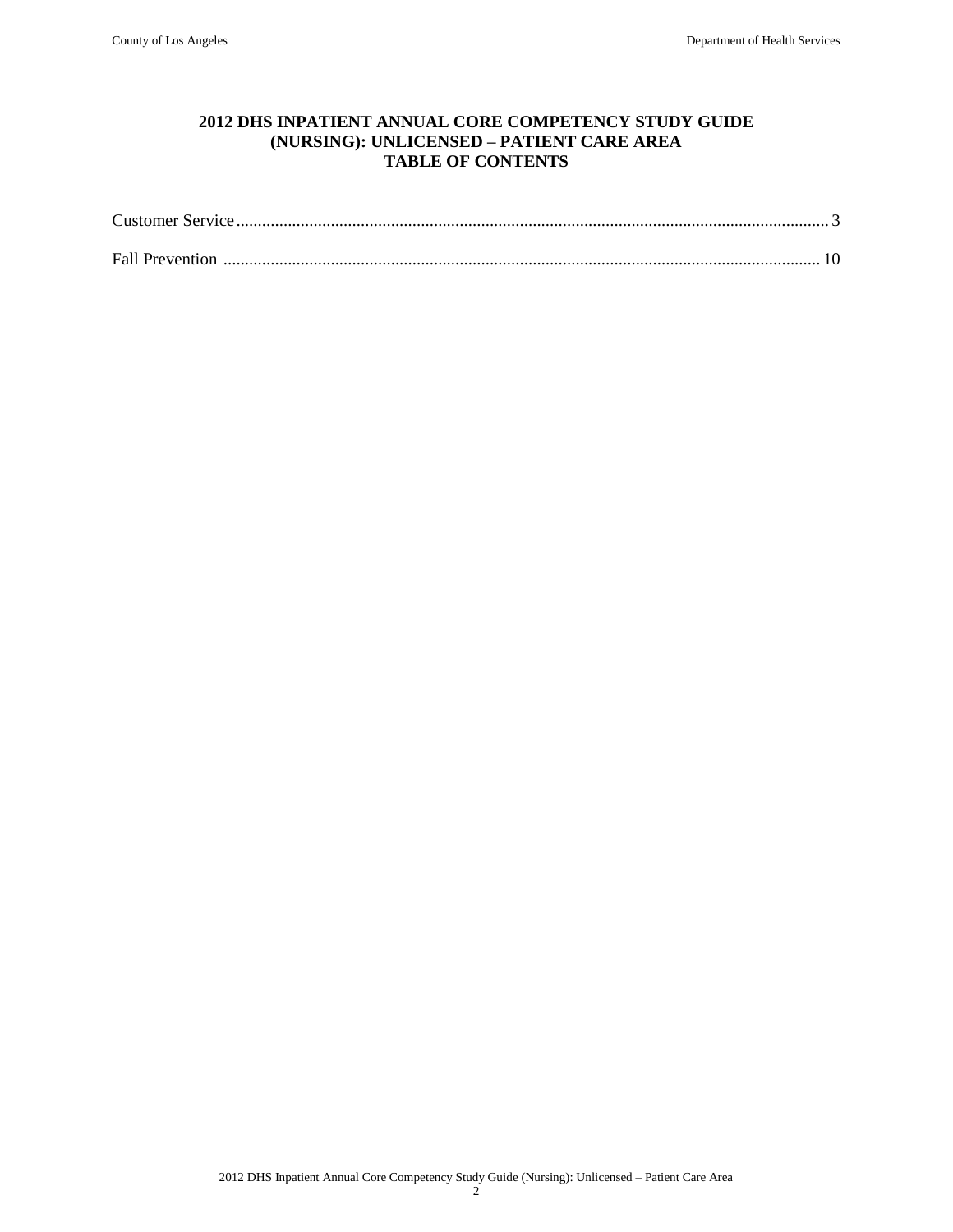$\square$  $\Box$ 

"Someone calling themselves a customer says they want something called service."

### **CUSTOMER SERVICE**

#### **Objectives:**

Upon completion of this section, the workforce member will be able to:

- 1. List three ways to provide excellent customer service.
- 2. State three ways to demonstrate polite telephone manners.
- 3. Identify the Department of Health Service's customers, both internal and external.
- 4. Identify correct and incorrect appearance related factors for in-patient DHS workforce members.
- I. Importance of Customer Service

Healthcare is the fastest changing industry in the world today. Hospitals continue to undergo changes in payments, and there is increased competition among healthcare providers for patients.

- A. Hospitals are shifting from provider-centered, where people made choices in the best interest of the hospital, to patient centered, where choices are in the best interest of patients.
- B. Employers buying healthcare for their workers make decisions based on a hospital's ratings and reputation.



- C. Managed care is leading healthcare delivery in the U.S., making hospitals compete with each other for managed care contracts. Customer satisfaction is one area considered by HMOs when deciding which hospitals to include in their contract.
- D. Without customers, we would not have jobs.
- II. Definitions
	- A. *Customer service:* The degree of help and courtesy granted to those you interact with and serve in your facility.
	- B. *Customers* are much more than patients and their families; customers are anyone you meet in your hospital.
	- C. *External customers:* People who come to us from outside the hospital for a service: patients, families, vendors, students, speakers, etc.
	- D. *Internal customers*: Those who work at the facility: doctors, nurses, therapists, custodians, administrative staff, etc.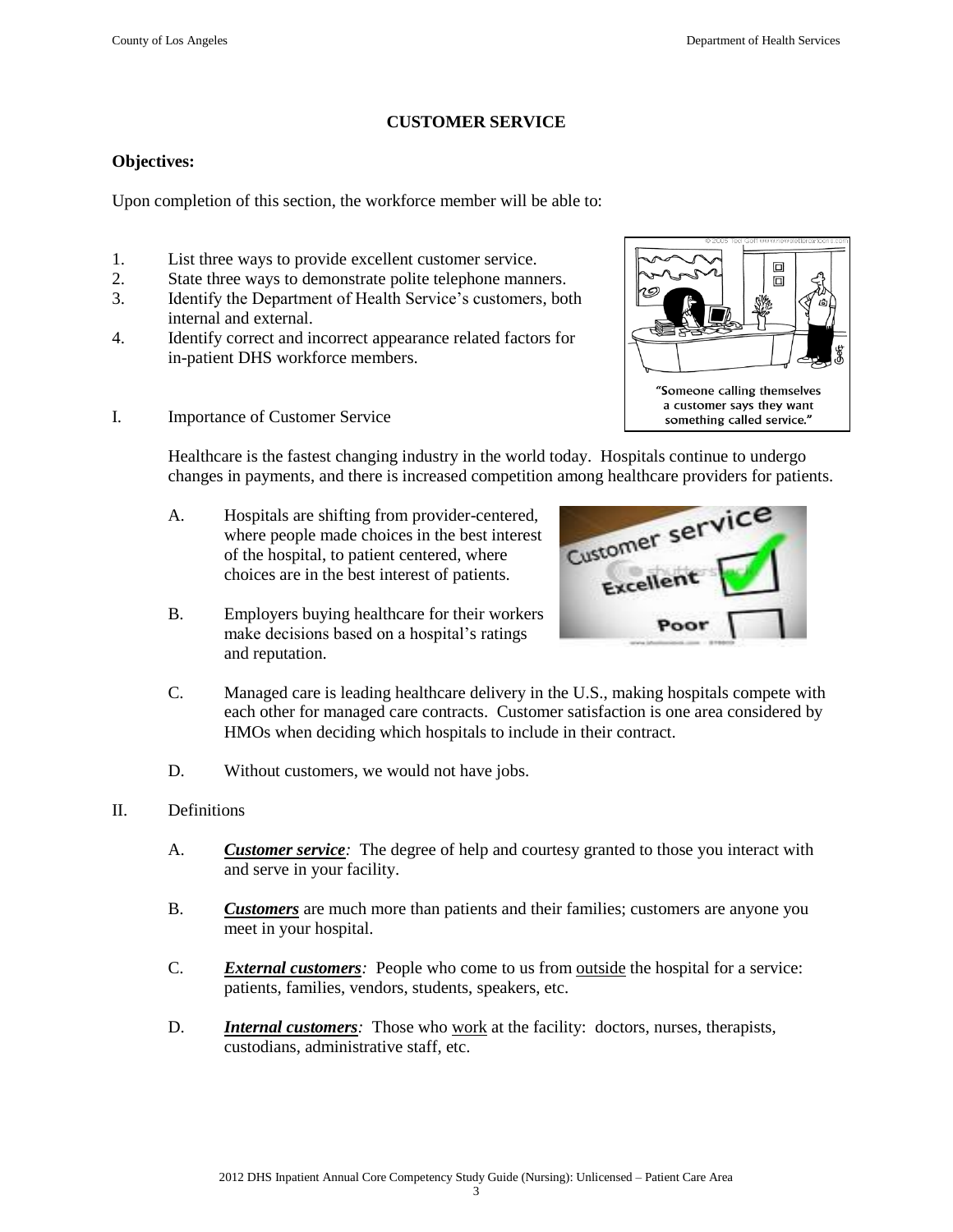### III. Telephone Manners

A. Telephone manners are a polite response to telephone callers. Manners are important in forming first impressions and set the tone for future interactions. Often, a caller's first contact is with a receptionist, clerk, or operator, making their role very important.

Always remember to:

Speak slowly, clearly, and directly into the mouthpiece held two-finger widths away from your mouth.



- Use your normal tone of voice when answering a call. Lower your voice volume if you tend to speak loudly.
- Do not eat, drink, or chew gum while talking on the phone.
- Try to answer on the second ring.
- Include a friendly greeting, your name, location, and an offer to help when answering the telephone. (Example: "Good Morning, Intensive Care Unit, this is Mary Brown. How may I help you?")
- Never use slang or swear words.
- Listen to what the caller has to say.
- Be patient and helpful.
- Ask permission before putting the caller on hold. (Example: "May I put you on hold while I check if Dr. Millett is available?")
- Thank the caller for holding when taking the call off hold. (Example: "Thankyou for holding Mr. Choi. The nurse will speak to you in just a minute.")
- When transferring a call, tell the caller to whom they are being transferred. (Example: "Let me give you Dr. Millett's office phone number… Please hold; I will transfer you to Dr. Millett's office.")
- When transferring a call, announce the caller to the person receiving the call. (Example: "Good Morning, this is Mary Brown from the Intensive Care Unit. I am transferring a call from Mr. Choi.")
- Address all questions and concerns before hanging up the telephone. (Example: "Mr. Choi, Is there anything else I can do for you today?")
- Let the caller hang up first. This lets the caller know you are not in a hurry to get off the phone with them.

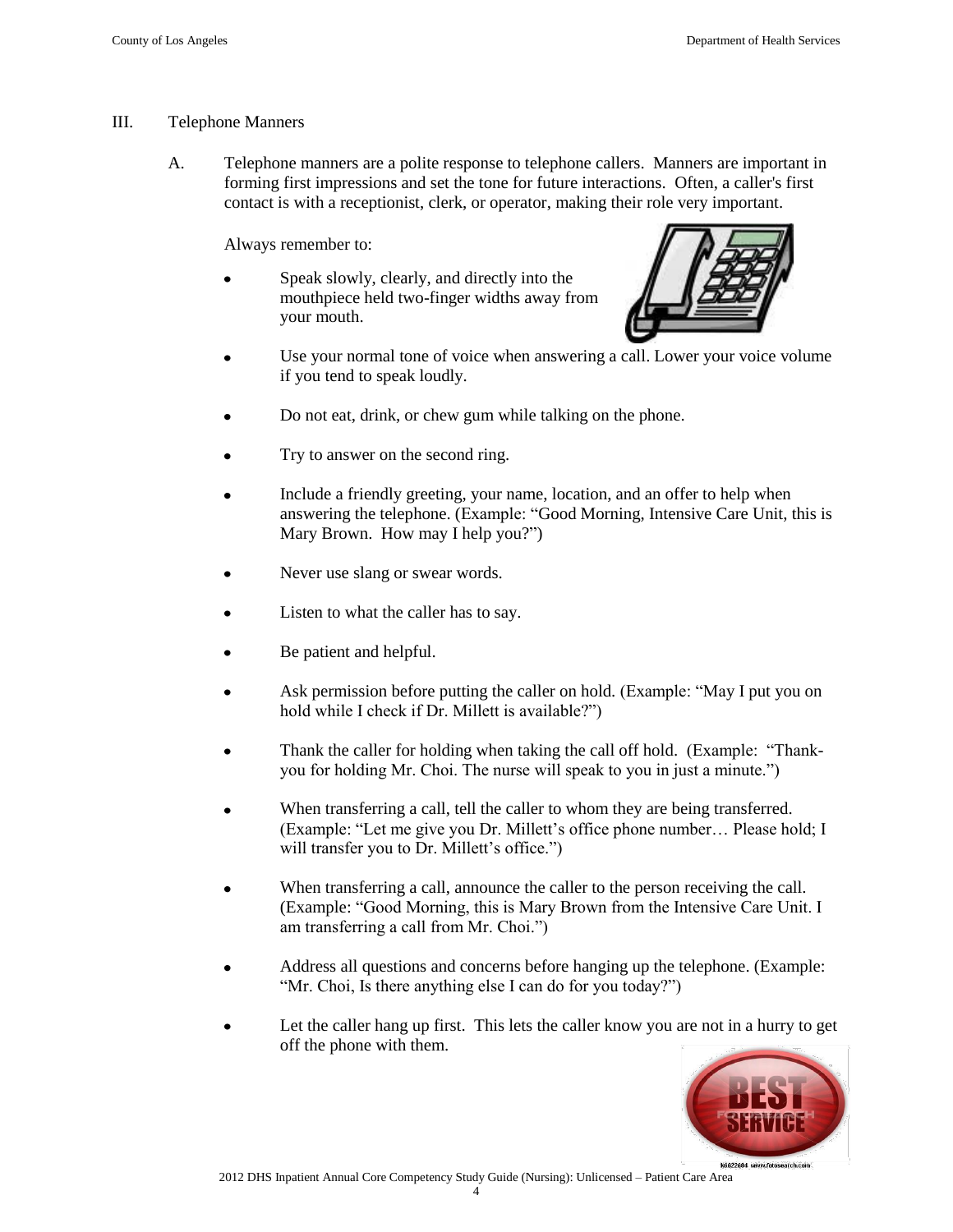- IV. Important Key Phrases:
	- A. What you say is as important as how you say it!

|           | Don't Say:         | <b>Instead Say:</b>            |
|-----------|--------------------|--------------------------------|
|           | No, or I can't     | What I can do is               |
| $\bullet$ | I don't know       | I will find out for you        |
|           | That is not my job | I will get someone to help you |

- 
- 
- 
- 
- You're right, that stinks I understand your concerns
	-
- 
- 

# We are short staffed We may be busy, but we are never too busy to help you

- I'm busy right now I'll be with you in just a moment
- It's over there I'll take you where you need to go
- B. Helpful Patient Comfort and Communication Strategies
	- Check that each patient is covered and comfortable
	- Do an environmental assessment: Can the patient reach the telephone, water, food tray, TV controls, and trash?
	- Tell the patient that you regularly make rounds to check comfort levels
	- Tell the patient when you will be returning
	- Tell the patient when you are leaving and name of nurse who will be following you
	- When possible, bring relieving nurse into room and introduce the nurse to the patient
- V. Environment: Appearances Matter

When our workplace and staff appear neat and clean, we show respect for our customers and give them confidence in our ability to care for them.

- A. Workplace:
	- Store equipment in its proper place
	- Clean up spills and dispose of trash in a timely manner  $\bullet$
	- Keep patient care and employee work areas, hallways, and conference rooms clean, neat and clutter free



- B. Workforce members:
	- Wear identification badges in a visible location above your waist
	- Ensure visitors wear visitor passes. If not, refer them to security for visitor pass
	- Wear appropriate, clean, neat clothing following the hospital's dress code
	- Avoid wearing fragrance/scents; many people have fragrance allergies
	- Use good personal hygiene
	- Hair is to be clean, neat, safely secured, and not to compromise patient care
	- Jewelry must be consistent with the work assignment, not injurious to the patient, nor pose a potential safety problem to the employee
	- Fingernails must be clean and short, not to extend greater than  $\frac{1}{4}$  inch beyond the fingertips. No artificial nails
	- Wear clean shoes with enclosed heels and toe

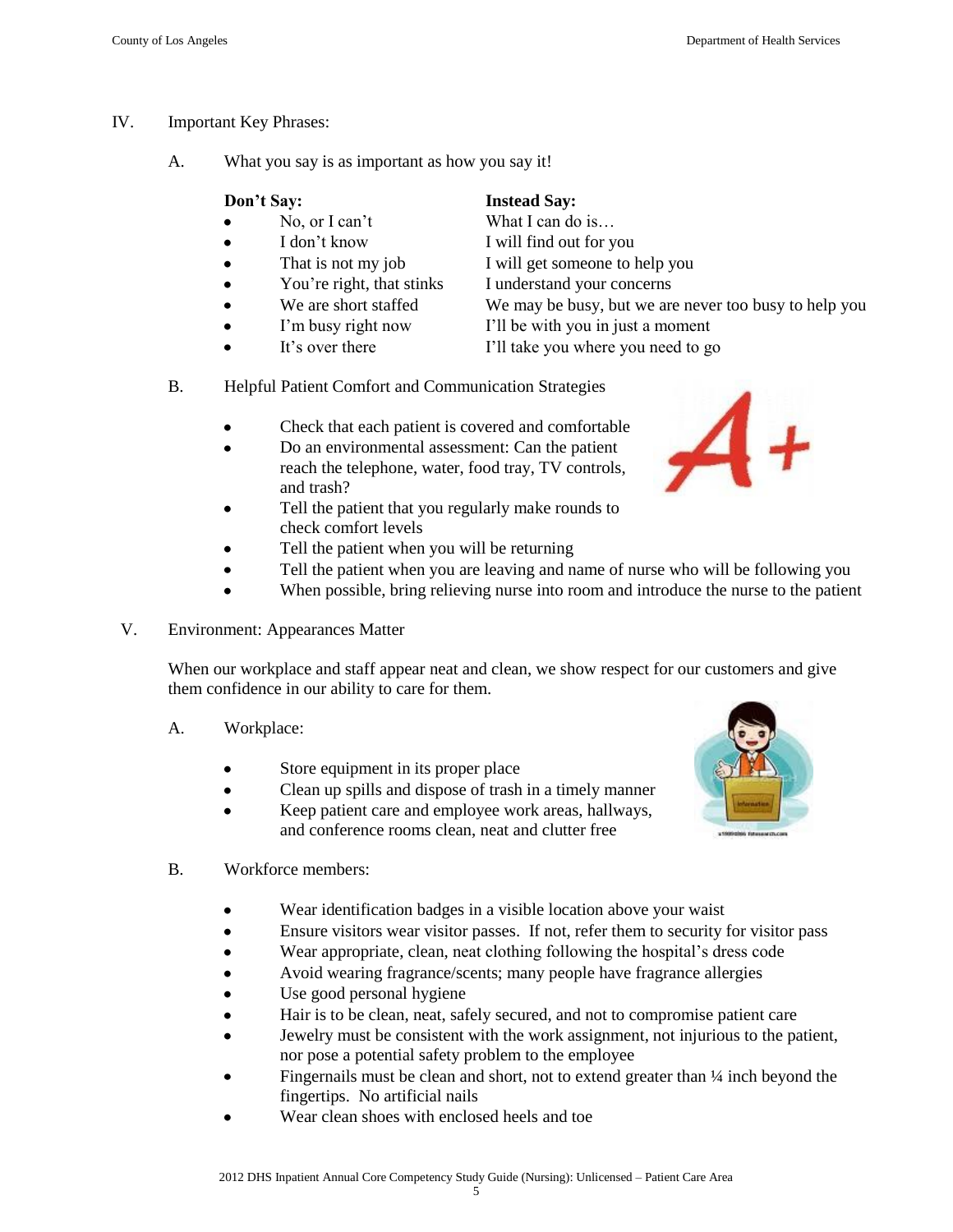# VI. Practice principles of CUSTOMER SERVICE

- A. Compassion
	- 1. Courteous
		- Welcome customers  $\bullet$
		- Acknowledge customer's presence  $\bullet$
		- Make eye contact and smile
		- Use a pleasant tone of voice  $\bullet$
		- Be polite and helpful
		- Do things right the first time
		- Provide customers with choices, when possible
	- 2. Concerned
		- Take time to listen  $\bullet$
		- Give the customer your full attention  $\bullet$
		- Ask if you are unsure whether someone needs help
		- Be willing to explain delays  $\bullet$
		- Know where to direct the customer for service
		- If you cannot help, find someone who can  $\bullet$
		- $\bullet$ Respond quickly to customers' needs
- B. Communication
	- Check customers' understanding  $\bullet$
	- Clarify using questions  $\bullet$
	- Give clear instructions  $\bullet$
	- Speak clearly
	- Do not use jargon/slang  $\bullet$
	- Use the customers' language, if possible

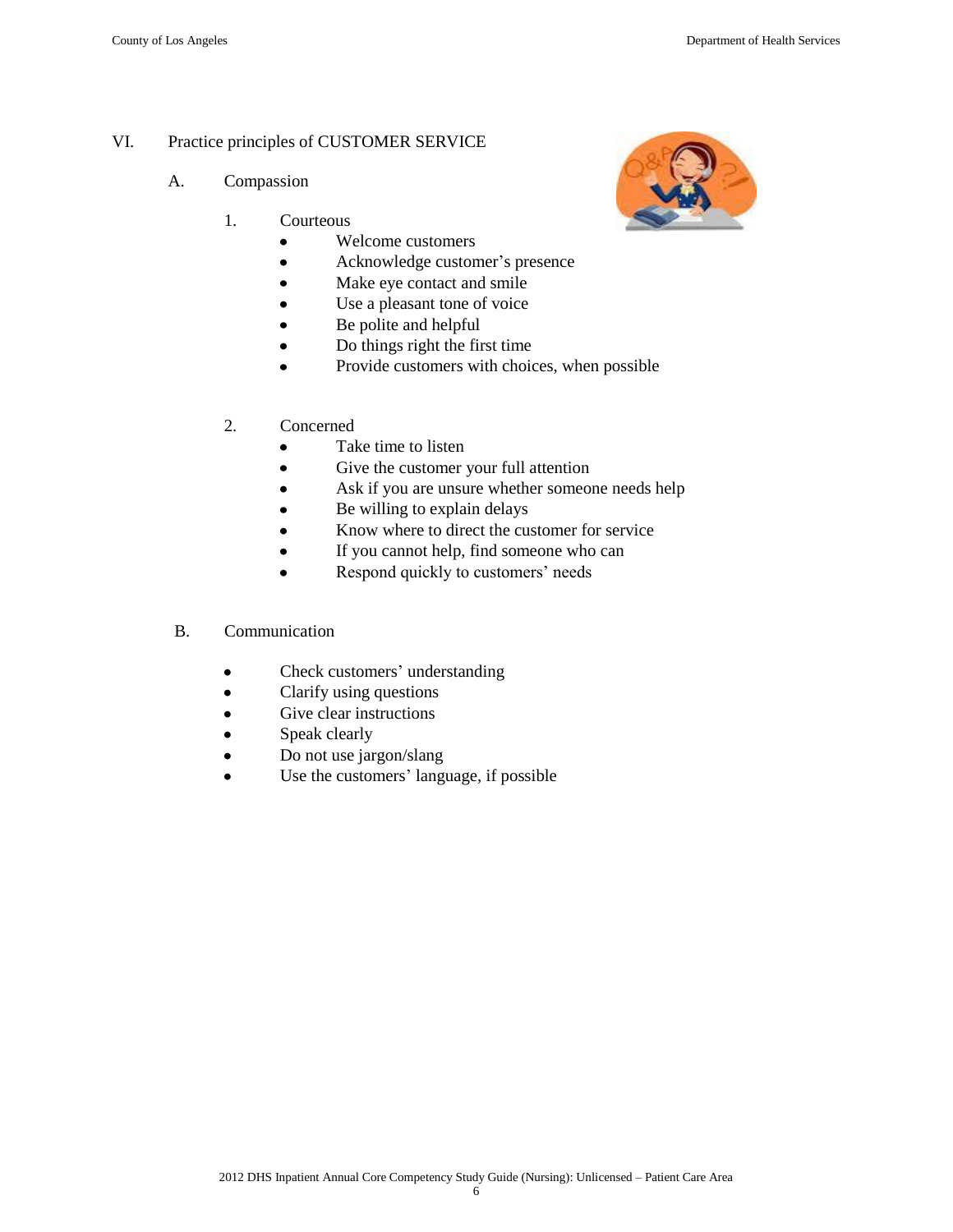#### **BIBLIOGRAPHY**

- Customer Learning Group. (2006). Rancho Los Amigos National Rehabilitation Center. Service Excellence Program. http://customlearning.com/
- Downing, T. (2005). *Houston Business Journal.* Rx for hospitals: Customer service can improve the bottom line. Retrieved from: http://www.bizjournals.com/houston/stories/2005/07/11/ focus5.html?t=printable.
- Dylan, M. (2007). Phone Etiquette at Work: Use Your Work Phone Effectively. Retrieved from: http://workplaceculture.suite101.com/article.cfm/phone etiquette at work.
- Frampton, S., Guastello, S., Bradly, C., Hale, M., Horowitz, S., Smith, S., et al. (2008). *Communicating effectively with patients and families*. Patient-Centered Care Improvement Guide (p. 85). Retrieved from<http://www.planetree.org/Patient-Centered%20Care%20Improvement> %20Guide% 2010.10.08.pdf
- McInnes, K. (2003). *Journal for Nurses in Staff Development*. I CARE: An Organization-wide Customer Service Education Program, 19(4), 192-202.
- The Sharp Experience Employee Tools. Behavior Standards. Retrieved from:<http://www.sharp.com/> choose-sharp/baldrige/upload/Behavior%20Standards%20snap%20shot.pdf.

7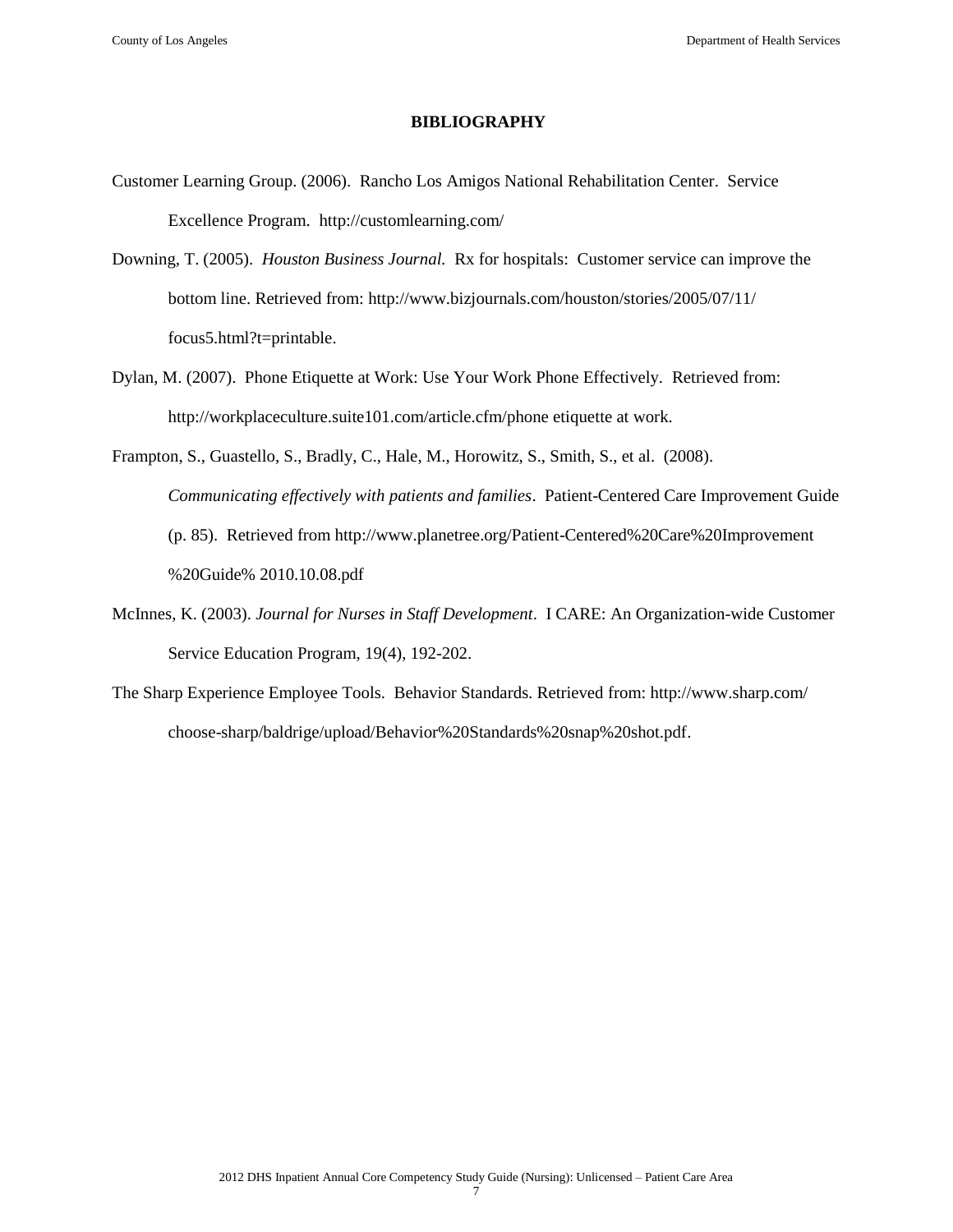#### **2012 DHS Annual Core Competency (Nursing): - Unlicensed in Patient Care Area CUSTOMER SERVICE Clinical Competency Description**

**Competency Statement:** Identifies and demonstrates components of excellent customer service.

| <b>Critical Behaviors</b>                                                                                                                                           | <b>Learning Activities</b>                                                                                                                     | <b>Method of Evaluation</b>                                                    |
|---------------------------------------------------------------------------------------------------------------------------------------------------------------------|------------------------------------------------------------------------------------------------------------------------------------------------|--------------------------------------------------------------------------------|
| States three customers, internal<br>or external, one may come in<br>contact with in the workplace.<br>States three ways to demonstrate<br>polite telephone manners. | Reviews "Customer Service" in the<br><b>Inpatient Annual Core Competency Study</b><br>Guide (Nursing) 2012: Unlicensed – Patient<br>Care Area. | Completes the Customer<br>Service performance checklist<br>with 100% accuracy. |
| Identifies three correct and three<br>incorrect appearance related<br>factors.                                                                                      | Reviews facility specific policies/procedures<br>related to Customer Service.                                                                  |                                                                                |
| Verbalizes three ways to provide<br>excellent customer service.                                                                                                     |                                                                                                                                                |                                                                                |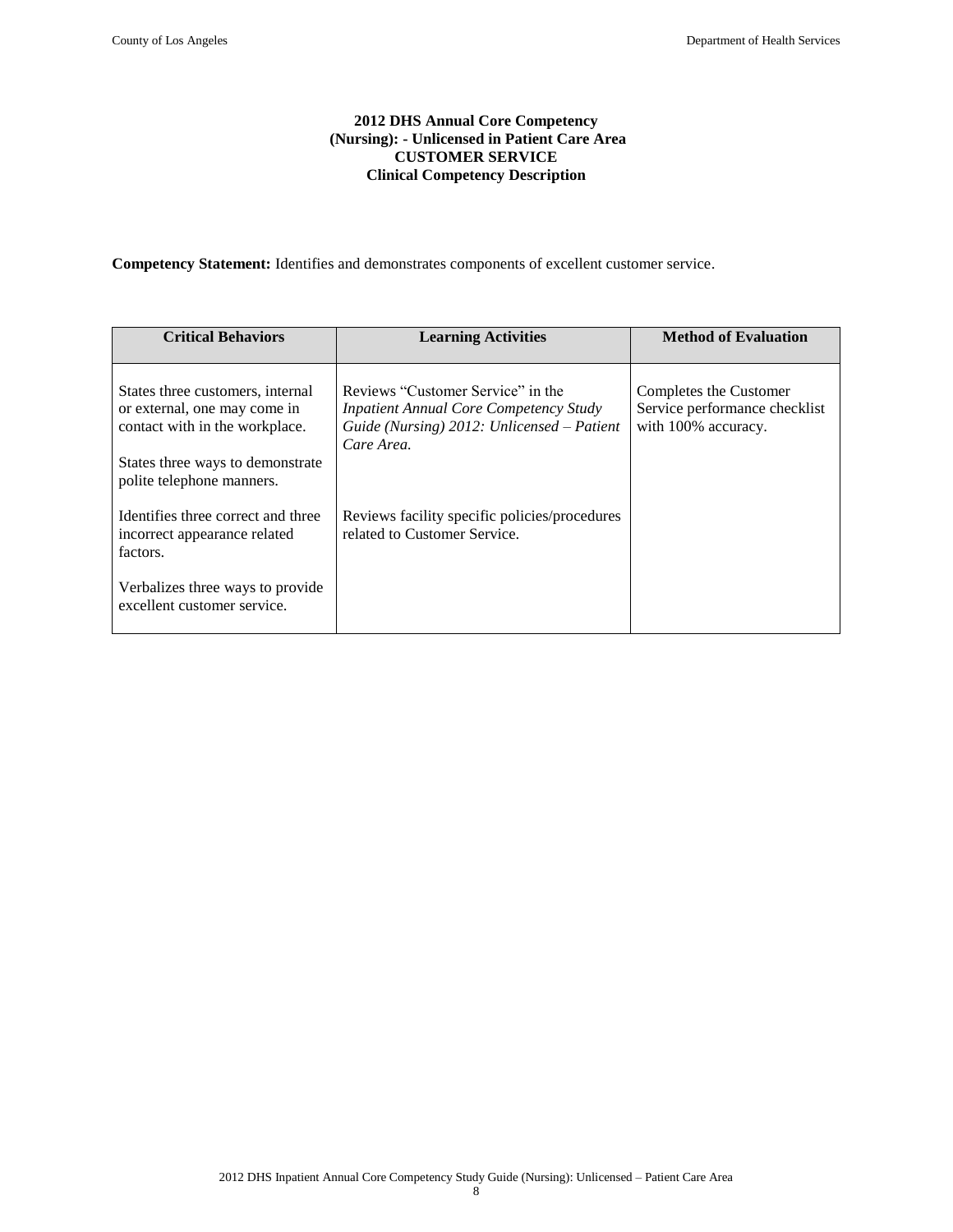#### **2012 DHS Annual Core Competency (Nursing): Unlicensed in Patient Care Area CUSTOMER SERVICE Performance Checklist**

| <b>Performance Criteria</b>                                                                         | <b>Met</b> | <b>Not Met</b> | <b>Comments</b> |
|-----------------------------------------------------------------------------------------------------|------------|----------------|-----------------|
| States three (3) customers, internal or external, one may<br>come in contact with in the workplace. |            |                |                 |
| States three (3) ways to demonstrate polite telephone<br>manners.                                   |            |                |                 |
| Identifies three (3) correct appearance related factors the<br>employee displays in the picture.    |            |                |                 |
| Indicates three incorrect (3) appearance related factors the<br>employee displays in the picture.   |            |                |                 |
| Verbalizes three (3) ways to provide excellent customer<br>service.                                 |            |                |                 |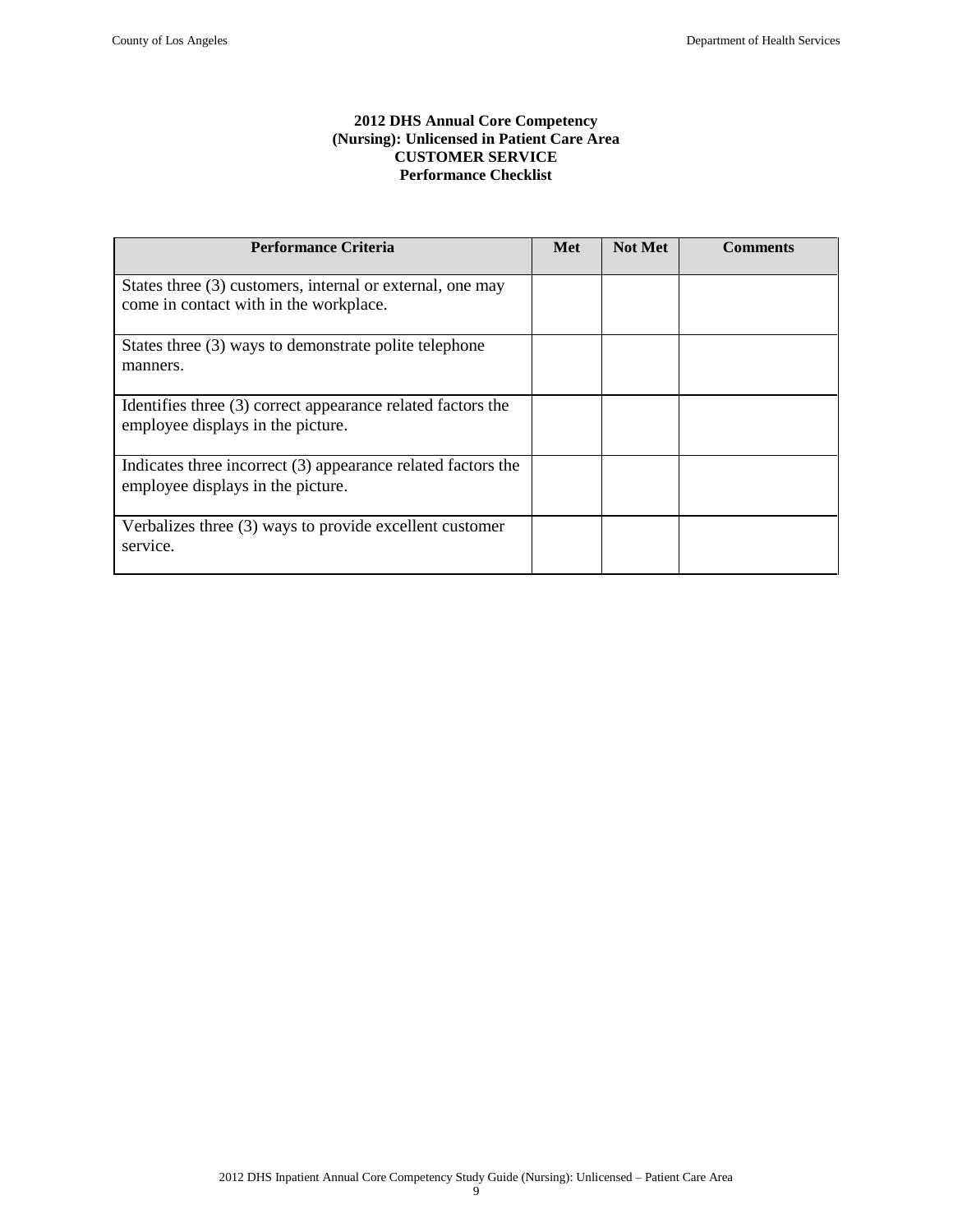# **FALL PREVENTION**

### **Objectives:**

Upon completion of this section, the workforce member will be able to:

- 1. Identify three risk factors related to falls.
- 2. Recognize three strategies to prevent falls.
- 3. List two steps to take when a fall occurs.
- I. Introduction

Falls are the leading cause of injuries for both children and adults. There are many factors that place a patient at risk for falls, including age related, medical, and environmental factors. It is important that healthcare providers are aware of the strategies that will prevent patients from falling.

II. Definition of a fall

A fall is any unplanned descent to the floor (or extension of the floor, e.g., trash can or other equipment) with or without assistance (National Database of Nursing Quality Indicators, 2009).

- III. Overview of falls among older adults and children
	- A. Falls are the leading cause of injury-related death for individuals 65 years of age and older. In addition, falls are the number one adverse event and most frequent cause for damage claims in patient care. In 1994, the total cost of fall-related injuries for those 65 years of age and older was \$20.2 billion dollars and by 2020 the cost is expected to be at least \$32.4 billion (Agostini, Baker & Bogardus, 2001).
	- B. Falls are the leading cause of non-fatal injuries for all children ages 0 to 19. In the United States, approximately 8,000 children are treated in the emergency rooms for fall-related injuries everyday. This adds up to almost 2.8 million children each year (Centers for Disease Control and Prevention, 2010).
- IV. What puts an adult patient at risk for falls?
	- A. Age related risk factors include:
		- History of falls
		- Decreased muscle strength  $\bullet$
		- Slow reflexes
		- Poor vision
		- $\bullet$ Loss of hearing
		- $\bullet$ Forgetfulness
		- Changes in sleep patterns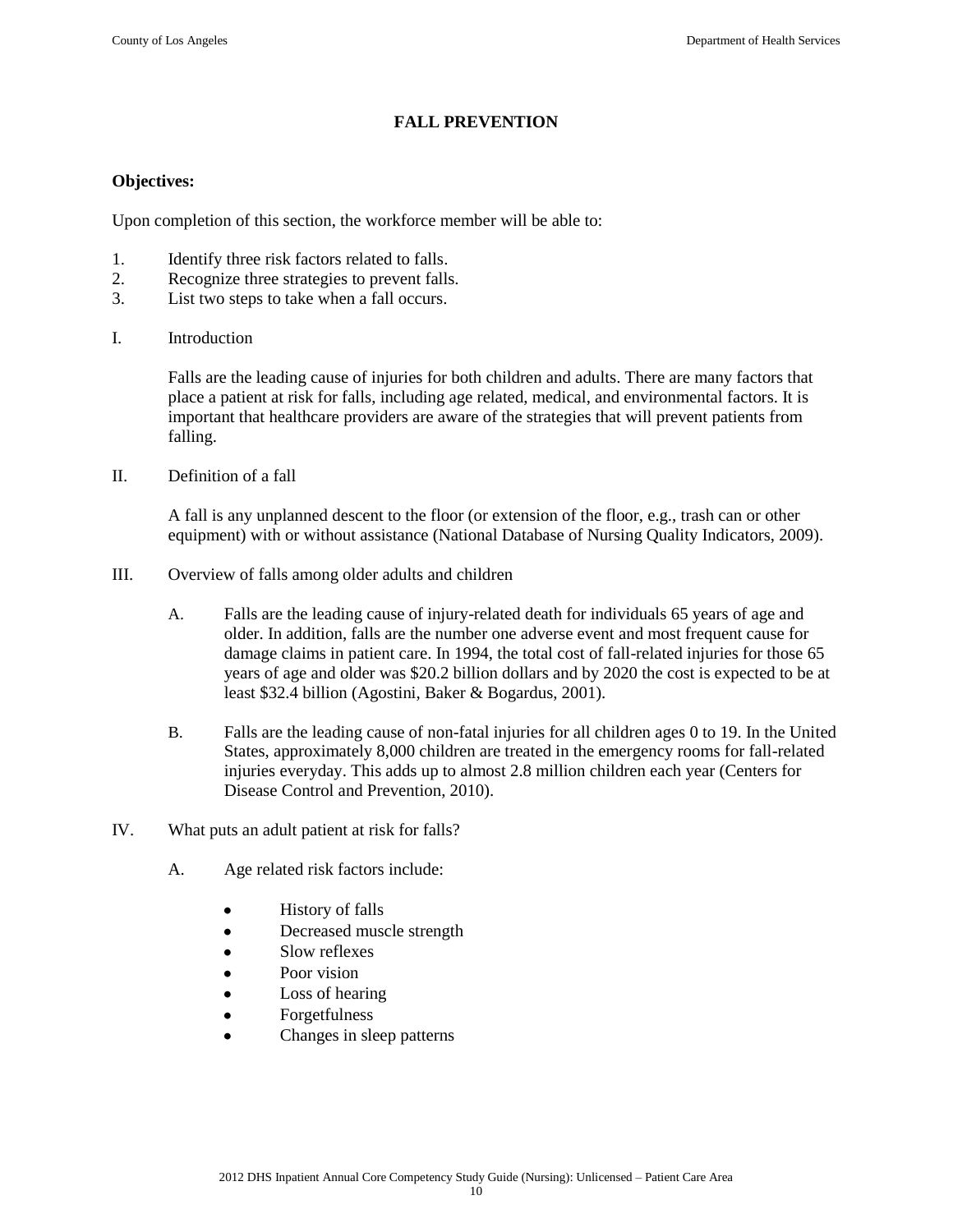- B. Medical risk factors include:
	- Mental impairment  $\bullet$
	- $\bullet$ Dizziness
	- $\bullet$ Medications that cause drowsiness (e.g., medications for pain or sleep)
	- $\bullet$ Arthritis
	- **Osteoporosis**
	- Sore feet  $\bullet$
	- Decreased bladder control  $\bullet$
- C. Environmental risk factors include:
	- Clutter on floor  $\bullet$
	- $\bullet$ Poor lighting
	- $\bullet$ Wet walking surfaces
	- Bedside table not within patient's reach
	- $\bullet$ Chairs and other items blocking the route to the bathroom
	- Side rails left down or partially lowered
	- Presence of tubes, IV poles
	- Tripping hazards (e.g., electrical cords, toys, linen on the floor)  $\bullet$
	- Climbing on a movable chair
	- Leaning back in chair
	- Phone cords stretched across work area
	- Overreaching/overstretching  $\bullet$
	- Uneven ground (e.g., folded floor mats/area rugs, uneven cracks in pavement)  $\bullet$
	- Stairs without handrails
- V. What puts a pediatric patient at risk for falls?
	- A. Developmental risk factors include:
		- Crawling  $\bullet$
		- Learning to walk  $\bullet$
		- Temper tantrums
		- Learning to use the bathroom
		- Running, climbing and jumping  $\bullet$
	- B. Situational risk factors include:
		- Balance factors  $\bullet$
		- $\bullet$ Seizure disorders
		- Orthopedic conditions  $\bullet$
		- Getting up too quickly
		- Frequent trips to the bathroom
		- Dizziness or lightheaded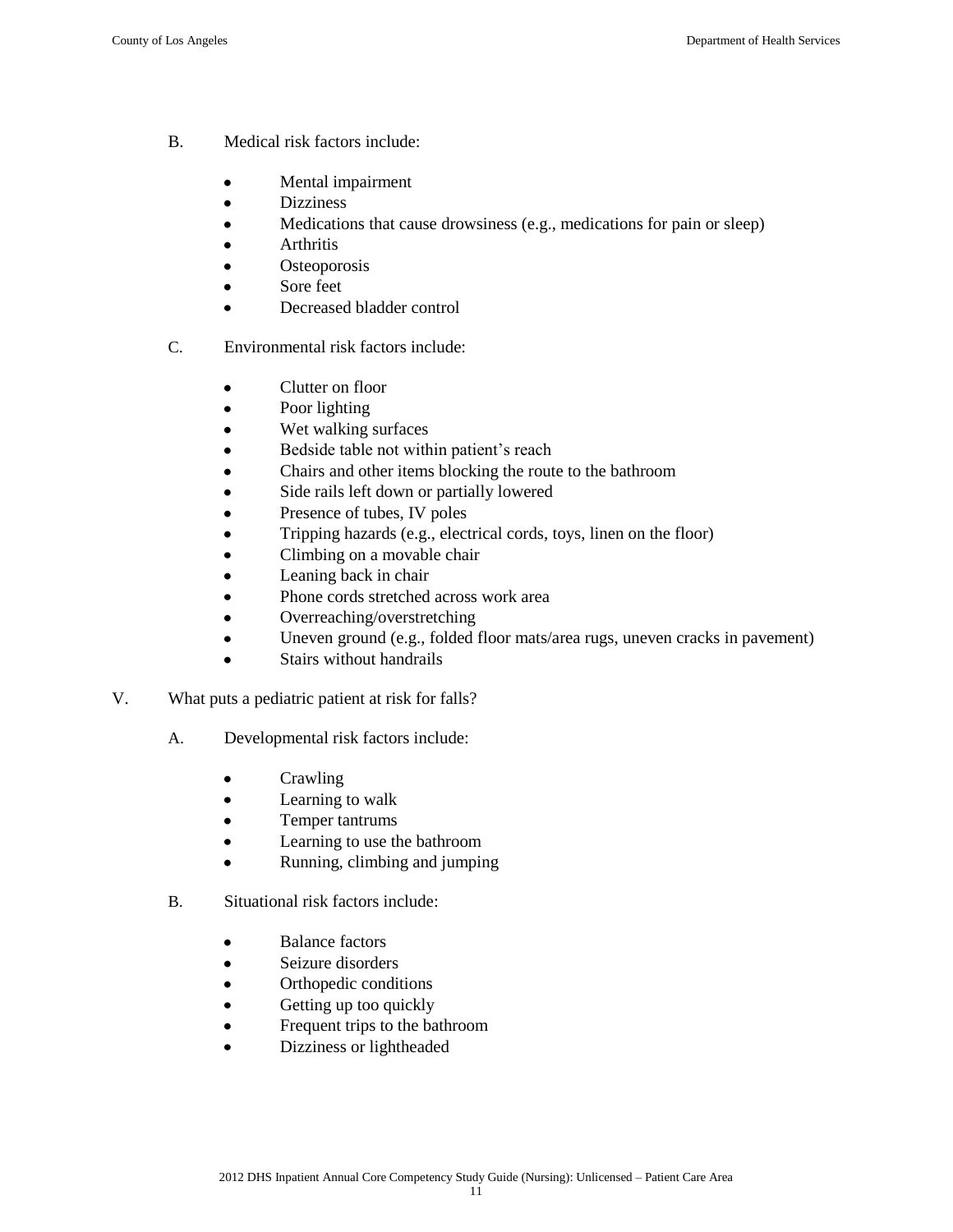- C. Environmental risk factors include:
	- Clutter on the floor
	- Poor lighting  $\bullet$
	- Wet walking surfaces
	- Equipment blocking the doorway or route to the bathroom
	- Side rails left down or partially lowered while child is unattended
	- Presence of tubes, IV poles
	- Tripping hazards (e.g., electrical cords, toys, linen, supplies on the floor)
	- Climbing on a movable chair
	- Leaning back in chair
	- Phone cords stretched across work area
	- Overreaching/overstretching
	- Uneven ground (e.g., folded floor mats/area rugs, uneven cracks in pavement)
	- Stairs without handrails
	- Unfamiliar environment
	- Parent sleeping in sleep chair, holding infant/child
- VI. What are some general strategies to prevent falls in all patients?
	- A. Orient patient to environment.
	- B. Provide adequate lighting.
	- C. Wipe up small spills immediately or place caution barrier around large wet spills.
	- D. Tell patient to call for help before getting out of bed.
	- E. Show patient how to use nurses' call system.
	- F. Place call light and light cord within patient's reach.
	- G. Provide a safe environment (e.g., eliminate spills, clutter, electrical cords, and unnecessary equipment; keep path clear to bathroom).
	- H. Place patients at risk closer to nurse's station (if possible).
	- I. Place personal items within patient's reach (within an arm's length).
	- J. Ensure bed in lowest position with wheels locked.
	- K. Ensure wheelchair/bed is locked before the patient gets in/out of wheelchair/bed.
	- L. Help patients put on non-skid footwear.
	- M. Help patients walk and transfer (e.g., transfer towards patient's stronger side).
	- N. Teach patient how to use grab bars (e.g., hallways, restrooms).
	- O. Teach patient and family how to prevent falls.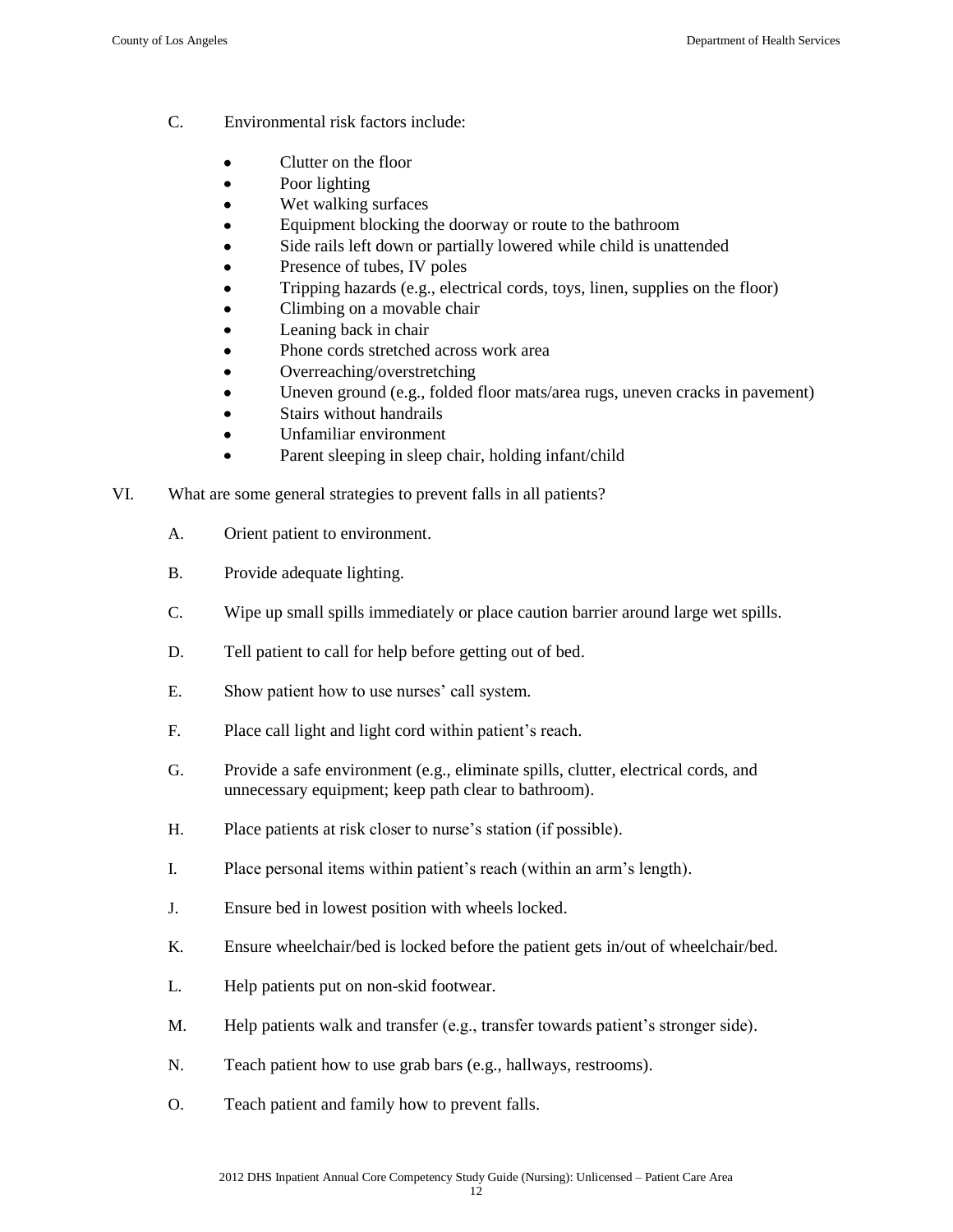- P. Post signs and other visual cues (per facility policy) for fall prevention.
- Q. Keep hallways clear.
- VII. What are general strategies to prevent falls in children?
	- A. Use cribs, high chairs, infant seats, swings, etc… appropriately.
	- B. Do not leave children unattended when using equipment (e.g., strollers, walkers, high chairs, infant seats or swings).
	- C. Use assistive devices (e.g., crutches, walkers) appropriately.
	- D. Keep crib side rails up at all times unless an adult is at the bedside. May lower one side rail with adult at the bed side (e.g., parent, nurse).
	- E. Teach patient/parent how to prevent falls in hospital setting. Teaching points include:
		- Always keep crib side rails in up position
		- Do not allow the child to jump on the bed  $\bullet$
		- $\bullet$ Do not allow the child to climb on hospital furniture or equipment
		- Notify the nurse if the child complains of dizziness, weakness or seems less coordinated than usual
- VIII. What to do if a fall occurs?
	- A. Remain calm.
	- B. Do not leave the patient.
	- C. If the patient appears to be injured, do not move the patient.
	- D. Call for help.
	- E. Communicate with the nurse about the fall.
	- F. Be available to assist the nurse with transfer (Nursing Attendants only).
	- G. Fill out an online incident report (Patient Safety Net).
- IX. Conclusion

Falls can be severe and life threatening. It is important for healthcare providers to understand how to prevent falls and what actions to take if they occur.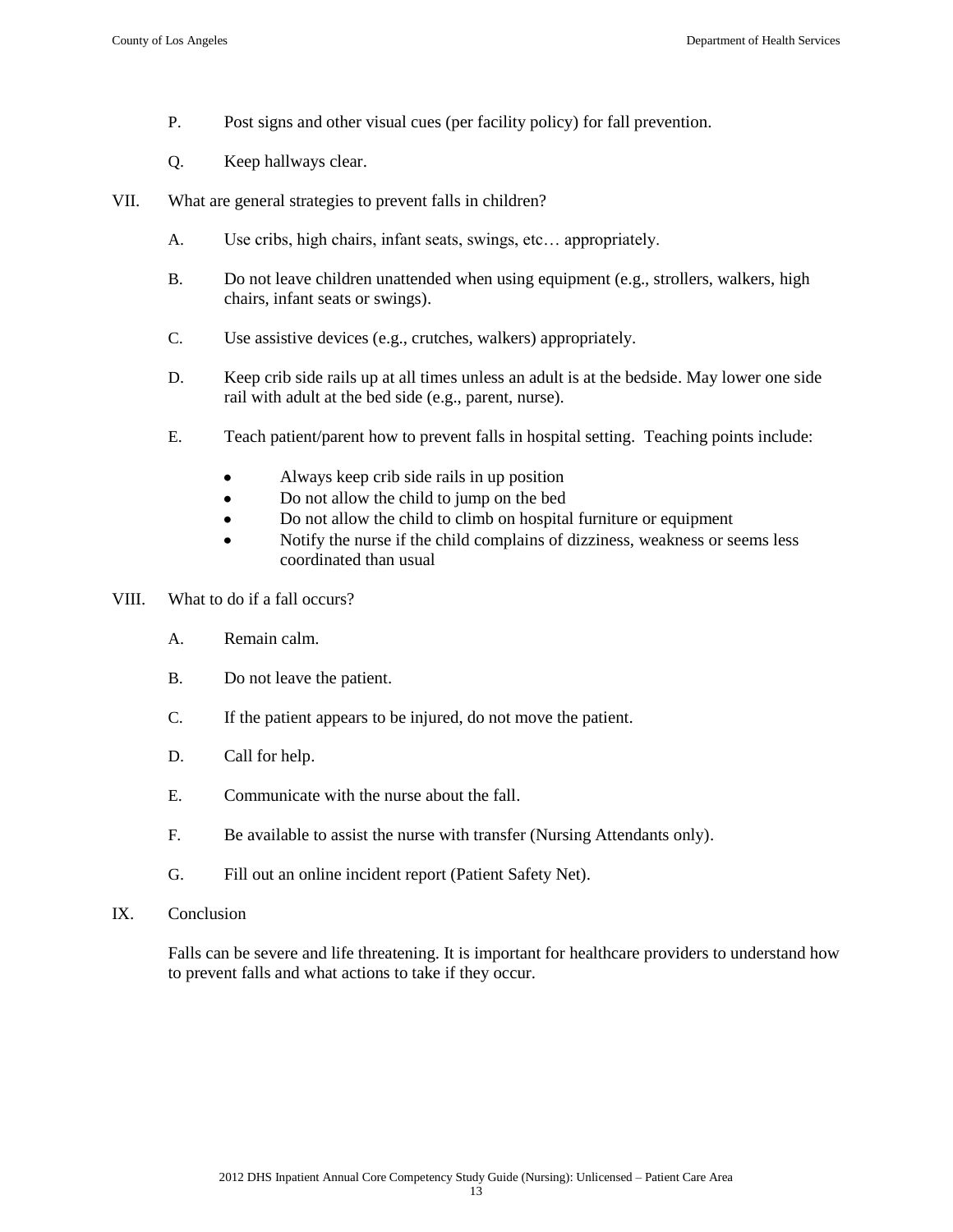#### **REFERENCES**

Agostini, J.V., Baker, D.I., & Bogardus, S.T. (2001). *Prevention of falls in hospitalized and institutionalized older people.* Retrieved from

http://archive.ahrq.gov/clinic/ptsafety/chap26a.htm

Centers for Disease Control and Prevention (2010). *Protect the ones you love: Child injuries are preventable*. Retrieved from http://www.cdc.gov/safechild/Falls/index.html

National Database of Nursing Quality Indicators (NDNQI) (July 2009). *Guidelines for data collection and submission on quarterly indicators.* Retrieved from

https:/[/www.nursingquality.org](http://www.nursingquality.org/)

### **BIBLIOGRAPHY**

- Centers for Disease Control and Prevention (2010). *Fall among older adults: An overview.*  Retrieved from http://www.cdc.gov/HomeandRecreationalSafety/Falls/adultfalls.html.
- Centers for Disease Control and Prevention (2010). *Falls: The reality.* Retrieved from http://www.cdc.gov/safechild/Falls/index.html
- National Center for Patient Safety (2004). *VHA NCPS Toolkit: Background.* Retrieved from http://www4.va.gov/ncps/SafetyTopics/fallstoolkit/notebook/03\_background.pdf
- The Joint Commission. (2010). *Improving fall risk assessment*. Retrieved from http://www.jointcommissioninternational.org/common/pdfs/qualityandsafety/preventing\_ patient\_falls.pdf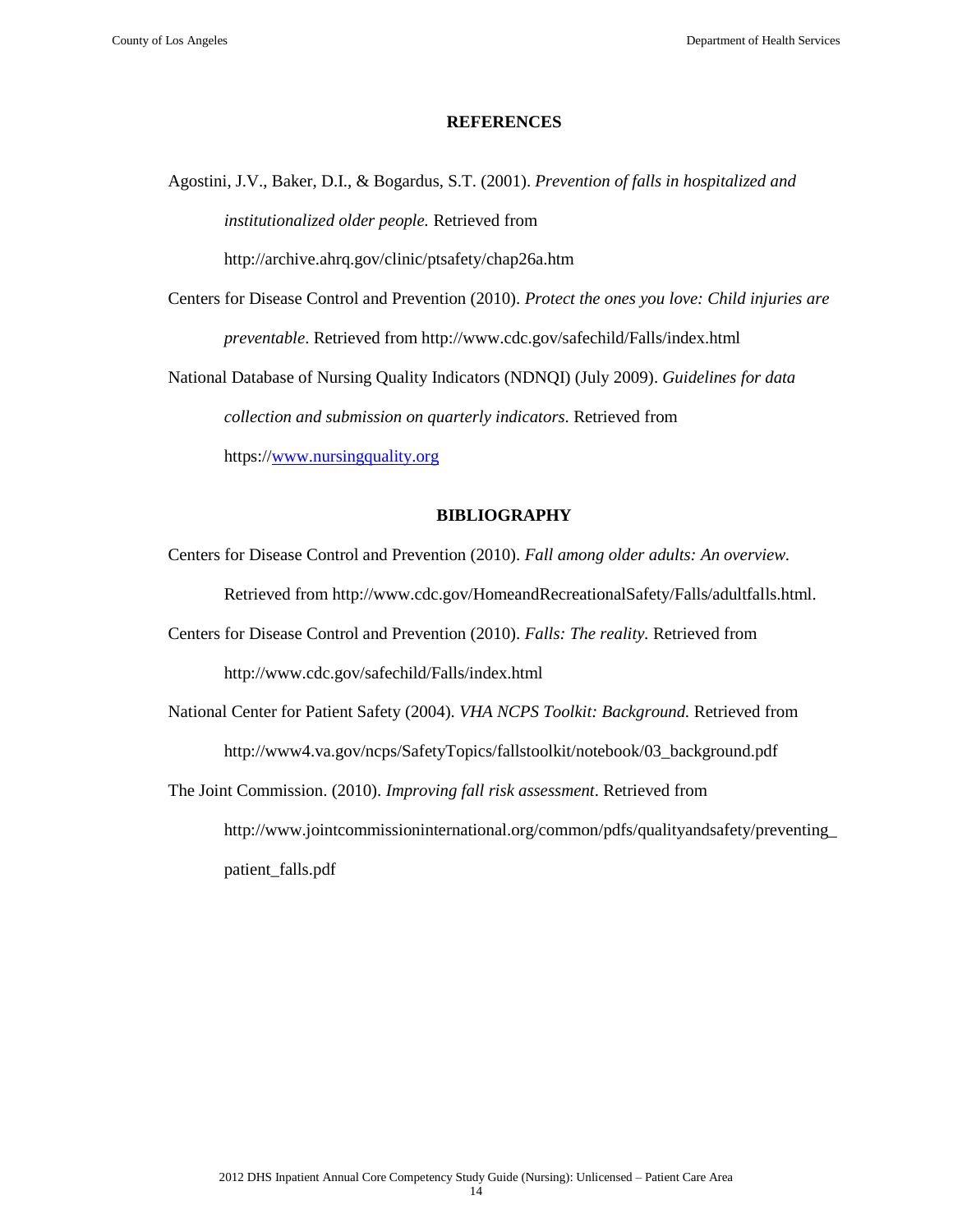#### **2012 DHS Annual Core Competency (Nursing) - Unlicensed in Patient Care Area FALL PREVENTION Clinical Competency Description**

**Competency Statement:** Identifies risk factors and strategies to prevent falls.

| <b>Critical Behaviors</b>                                                                              | <b>Learning Activities</b>                                                                                                                                                                                                       | <b>Method of Evaluation</b>                                                   |
|--------------------------------------------------------------------------------------------------------|----------------------------------------------------------------------------------------------------------------------------------------------------------------------------------------------------------------------------------|-------------------------------------------------------------------------------|
| Identifies three risk factors<br>related to falls.<br>Recognizes three strategies to<br>prevent falls. | Reviews "Fall Prevention" in the <i>Inpatient</i><br>Annual Core Competency Study guide<br>(Nursing) $2012$ : Unlicensed – Patient Care<br>Area.<br>Reviews facility specific policies/procedures<br>related to fall prevention. | Completes the Fall Prevention<br>performance checklist with<br>100% accuracy. |